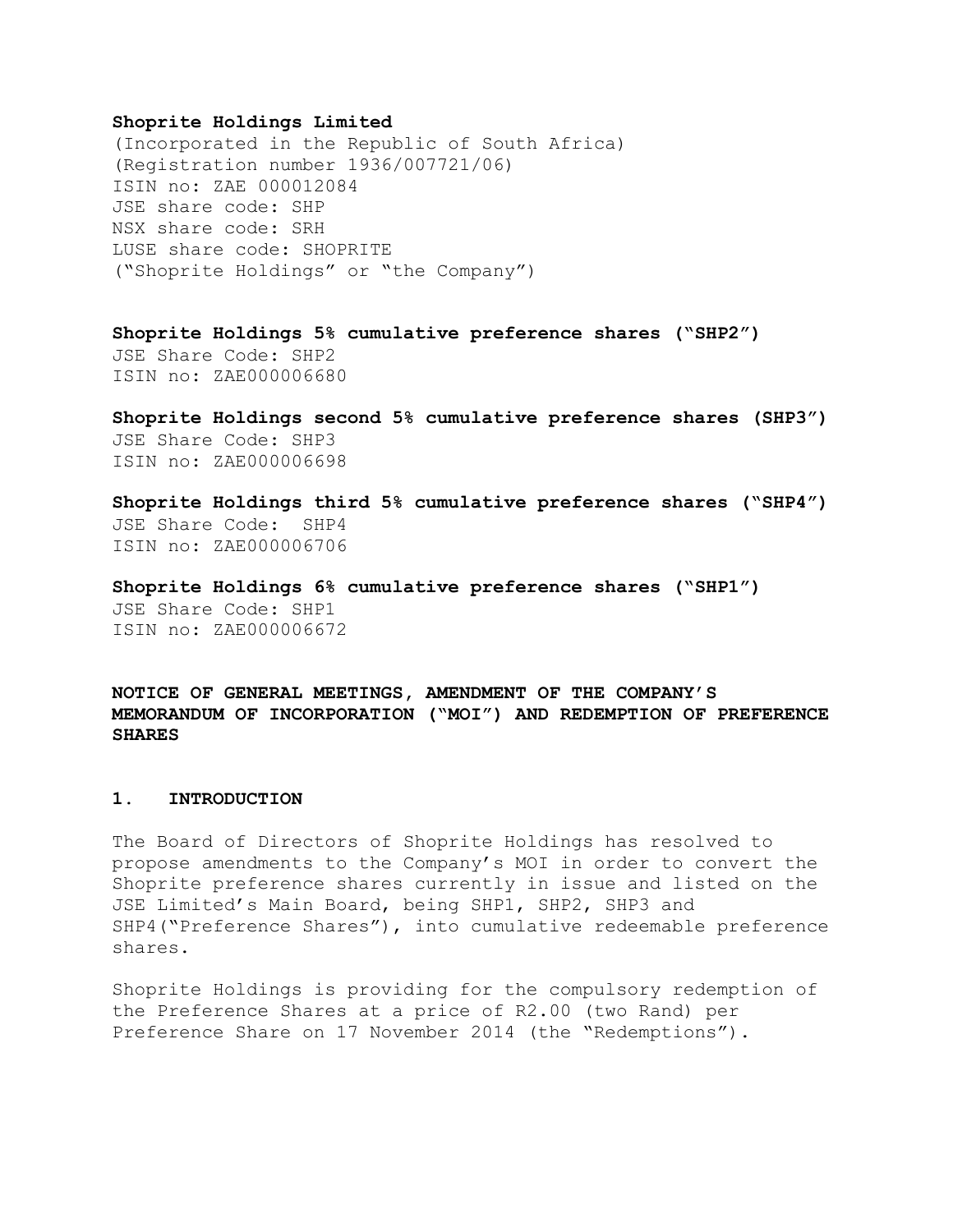## **2. GENERAL MEETINGS**

The JSE has approved the terms of the amendments to the MOI. The MOI will only be amended after the adoption of the special resolutions to be voted on at the following general meetings:

- 1. the Company's Annual General Meeting to be held at the Company's registered office, corner William Dabs and Old Paarl Roads, Brackenfell, South Africa ("Registered Office") on Monday, 27 October 2014 at 09:30 (South African time);
- 2. the Special General Meeting of SHP2 Shareholders to be held at the Company's Registered Office, on Monday, 27 October at 08:30 (South African time);
- 3. the Special General Meeting of SHP3 Shareholders to be held at the Company's Registered Office, on Monday, 27 October at 08:45 (South African time);
- 4. the Special General Meeting of SHP4 Shareholders to be held at the Company's Registered Office, on Monday, 27 October at 09:00 (South African time); and
- 5. the Special General Meeting of SHP1 Shareholders to be held at the Company's Registered Office, on Monday, 27 October at 09:15 (South African time).

(collectively referred to as the "General Meetings")

The notices to the above mentioned general meetings are contained in the Company's Integrated Annual Report which was made available to Shoprite Holdings shareholders today, 29 September 2014.

Due to the ongoing postal strike, delays may be experienced in the receipt of the Integrated Annual Report. Shareholders can contact Mr Pieter du Preez at 0219804279 to request an electronic version of the Integrated Annual Report. In addition, the Integrated Annual Report is also available on the Company's website, www.shopriteholdings.co.za.

## **3. SALIENT DATES OF THE REDEMPTIONS**

|                                          |  | 2014                 |
|------------------------------------------|--|----------------------|
| Record Date to determine which           |  | Friday, 19 September |
| shareholders are entitled to receive the |  |                      |
| Integrated Annual Report and notice of   |  |                      |
| General Meetings                         |  |                      |
|                                          |  |                      |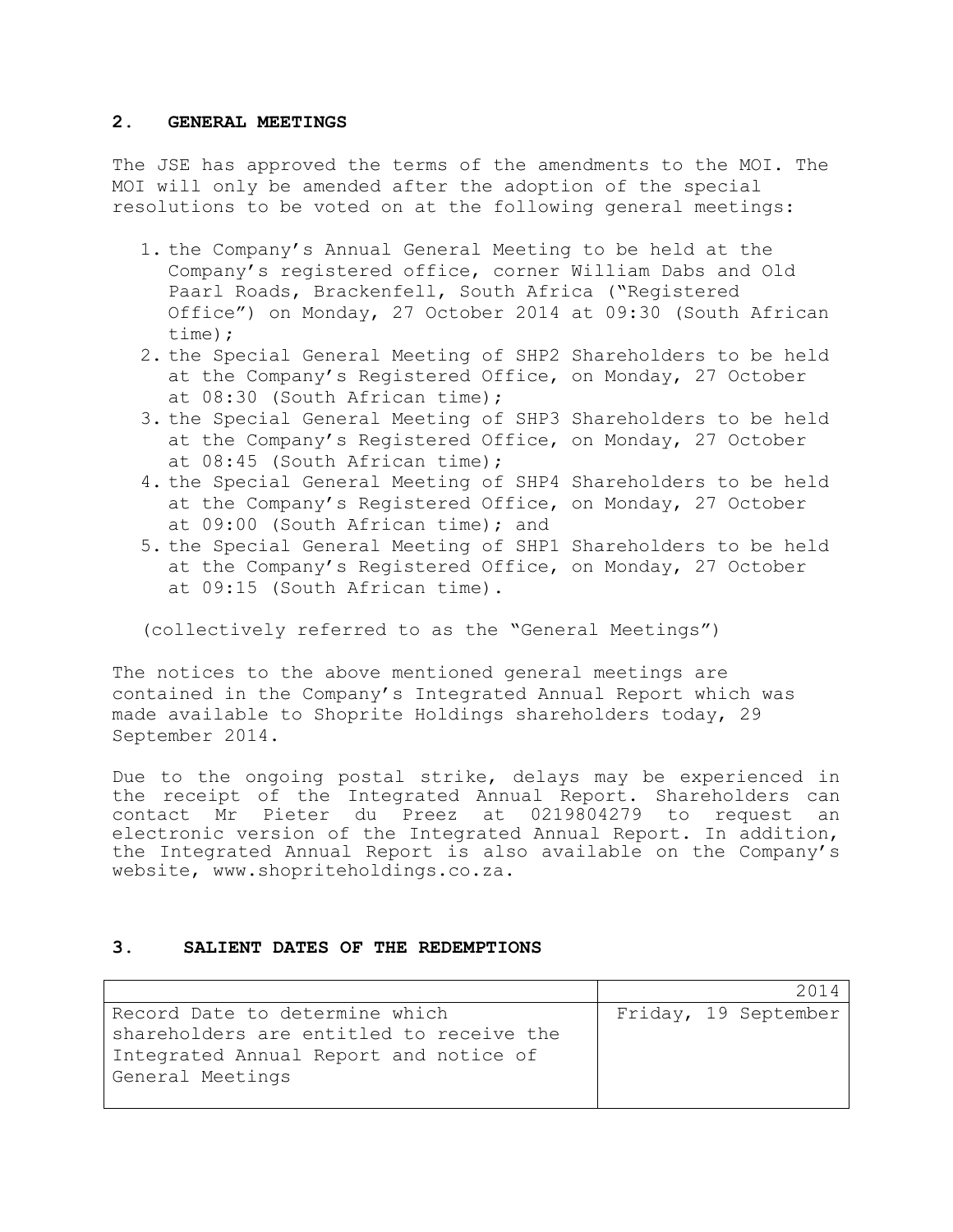| Notice of General Meetings released on<br>SENS on                                | Monday, 29 September |
|----------------------------------------------------------------------------------|----------------------|
| Integrated Annual Report and notice of                                           | Monday, 29 September |
| General Meetings made available to                                               |                      |
| shareholders on                                                                  |                      |
| Last date to trade in Preference Shares in                                       | Friday, 10 October   |
| order to be recorded in the register to                                          |                      |
| vote at the General Meetings on                                                  |                      |
| Voting record date by close of trading on                                        | Friday, 17 October   |
| Last date to lodge proxy forms in respect                                        | Friday, 24 October   |
| of the Special General Meeting to be held                                        |                      |
| for SHP2 by 8:30 on                                                              |                      |
| Last date to lodge proxy forms in respect                                        | Friday, 24 October   |
| of the Special General Meeting to be held                                        |                      |
| for SHP3 by 8:45 on                                                              |                      |
| Last date to lodge proxy forms in respect                                        | Friday, 24 October   |
| of the Special General Meeting to be held                                        |                      |
| for SHP4 by 9:00 on                                                              |                      |
| Last date to lodge proxy forms in respect                                        | Friday, 24 October   |
| of the Special General Meeting to be held                                        |                      |
| for SHP1 by 9:15 on                                                              |                      |
| Last date to lodge proxy forms in respect                                        | Friday, 24 October   |
| of the Annual General Meeting of ordinary                                        |                      |
| shareholders by 9:30 on                                                          |                      |
| Special General Meeting of SHP2                                                  | Monday, 27 October   |
| Shareholders to be held at 8:30 on                                               |                      |
| Special General Meeting of SHP3                                                  | Monday, 27 October   |
| Shareholders to be held at 8:45 on                                               |                      |
| Special General Meeting of SHP4                                                  | Monday, 27 October   |
| Shareholders to be held at 9:00 on                                               |                      |
| Special General Meeting of SHP1                                                  | Monday, 27 October   |
| Shareholders to be held at 9:15 on                                               |                      |
| Annual General Meeting of ordinary                                               | Monday, 27 October   |
| shareholders to be held at 9:30 on                                               |                      |
| Results of General Meetings released on                                          | Monday, 27 October   |
| SENS on                                                                          |                      |
| Filing of special resolutions relating to<br>the amendments to the Memorandum of | Monday, 27 October   |
|                                                                                  |                      |
| Incorporation with Companies and<br>Intellectual Property Commission ("CIPC")    |                      |
| on or about                                                                      |                      |
| Finalisation announcement relating to the                                        | Monday, 27 October   |
| Redemptions released on SENS on                                                  |                      |
| Finalisation announcement relating to the                                        | Tuesday, 28 October  |
| Redemptions published in the press on                                            |                      |
| If CIPC acceptance of the special                                                |                      |